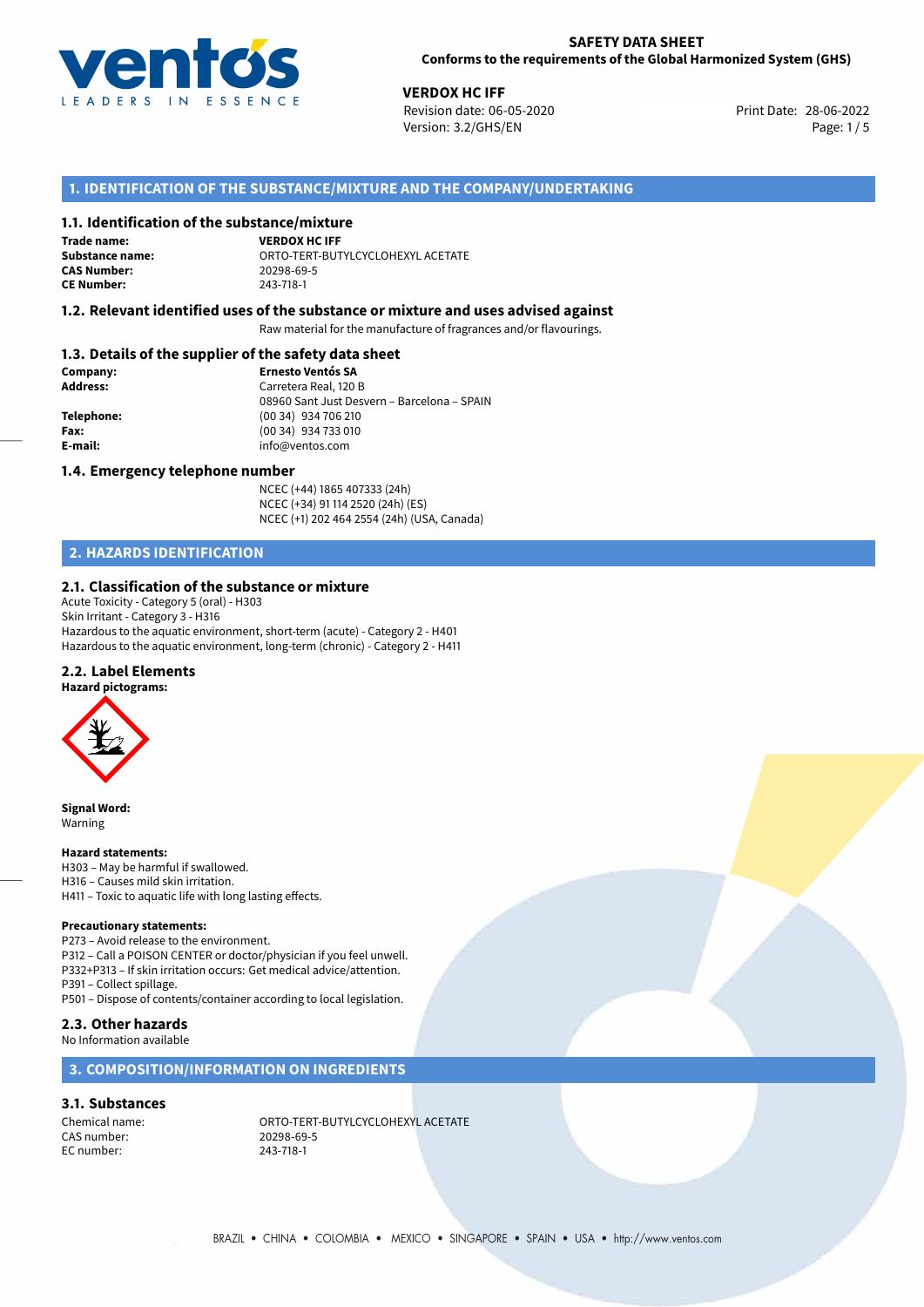

**VERDOX HC IFF**<br>
Revision date: 06-05-2020 **Print Date: 28-06-2022** Version: 3.2/GHS/EN Page: 2 / 5

#### **Hazardous constituents:**

| <b>Chemical Name</b>              | % (w/w) | CAS No<br><b>EC No</b> | <b>Classification according to GHS</b>                                                                                                                                                                                                                                                   |
|-----------------------------------|---------|------------------------|------------------------------------------------------------------------------------------------------------------------------------------------------------------------------------------------------------------------------------------------------------------------------------------|
| ORTO-TERT-BUTYLCYCLOHEXYL ACETATE | $>$ 50  | 88-41-5<br>201-828-7   | Flammable Liquids - Category 4 - H227<br>Acute Toxicity - Category 5 (oral) - H303<br>Skin Irritant - Category 3 - H316<br>Hazardous to the aquatic environment, short-term (acute) - Category 2 - H401<br>Hazardous to the aquatic environment, long-term (chronic) - Category 2 - H411 |

[See the full text of the hazard statements in section 16.](#page-4-0)

#### **3.2. Mixtures**

Not applicable.

## **4. FIRST-AID MEASURES**

## **4.1. Description of necessary first aid measures**

| Ingestion:    | Rinse mouth with water.                                                                                               |
|---------------|-----------------------------------------------------------------------------------------------------------------------|
|               | Obtain medical advice.                                                                                                |
|               | Keep at rest. Do not induce vomiting.                                                                                 |
| Eye contact:  | In case of contact with eyes, rinse immediately with plenty of water for at least 15 minutes and seek medical advice. |
| Inhalation:   | Remove person to fresh air and keep at rest.                                                                          |
|               | Seek immediate medical advice.                                                                                        |
| Skin contact: | Take off immediately all contaminated clothing.                                                                       |
|               | Thoroughly wash affected skin with soap and water.                                                                    |
|               | Seek medical attention if symptoms persist.                                                                           |

## **4.2. Most important symptoms and effects, both acute and delayed**

No information available.

## **4.3. Indication of any immediate medical attention and special treatment needed**

No information available.

# **5. FIRE-FIGHTING MEASURES**

## **5.1. Extinguishing Media**

Water spray, carbon dioxide, dry chemical powder or appropriate foam. For safety reasons do not use full water jet.

## **5.2. Special hazards arising from the substance or mixture**

Known or Anticipated Hazardous Products of Combustion: Emits toxic fumes under fire conditions.

## **5.3. Advice for firefighters**

High temperatures can lead to high pressures inside closed containers. Avoid inhalation of vapors that are created. Use appropriate respiratory protection. Do not allow spillage of fire to be poured into drains or watercourses. Wear self-contained breathing apparatus and protective clothing.

## **6. ACCIDENTAL RELEASE MEASURES**

## **6.1. Personal precautions, protective equipment and emergency procedures**

Evacuate surronding areas. Ensure adequate ventilation. Keep unnecessary and unprotected personnel from entering. Do not breathe vapor/spray. Avoid contact with skin and eyes. Information regarding personal protective measures: see section 8.

## **6.2. Environmental precautions**

To avoid possible contamination of the environment, do not discharge into any drains, surface waters or groundwaters.

## **6.3. Methods and materials for containment and cleaning up**

Cover with an inert, inorganic, non-combustible absorbent material (e.g. dry-lime, sand, soda ash). Place in covered containers using non-sparking tools and transport outdoors. Avoid open flames or sources of ignition (e.g. pilot lights on gas hot water heater). Ventilate area and wash spill site after material pickup is complete.

## **6.4. Reference to other sections**

Information regarding exposure controls, personal protection and disposal considerations can be found in sections 8 and 13.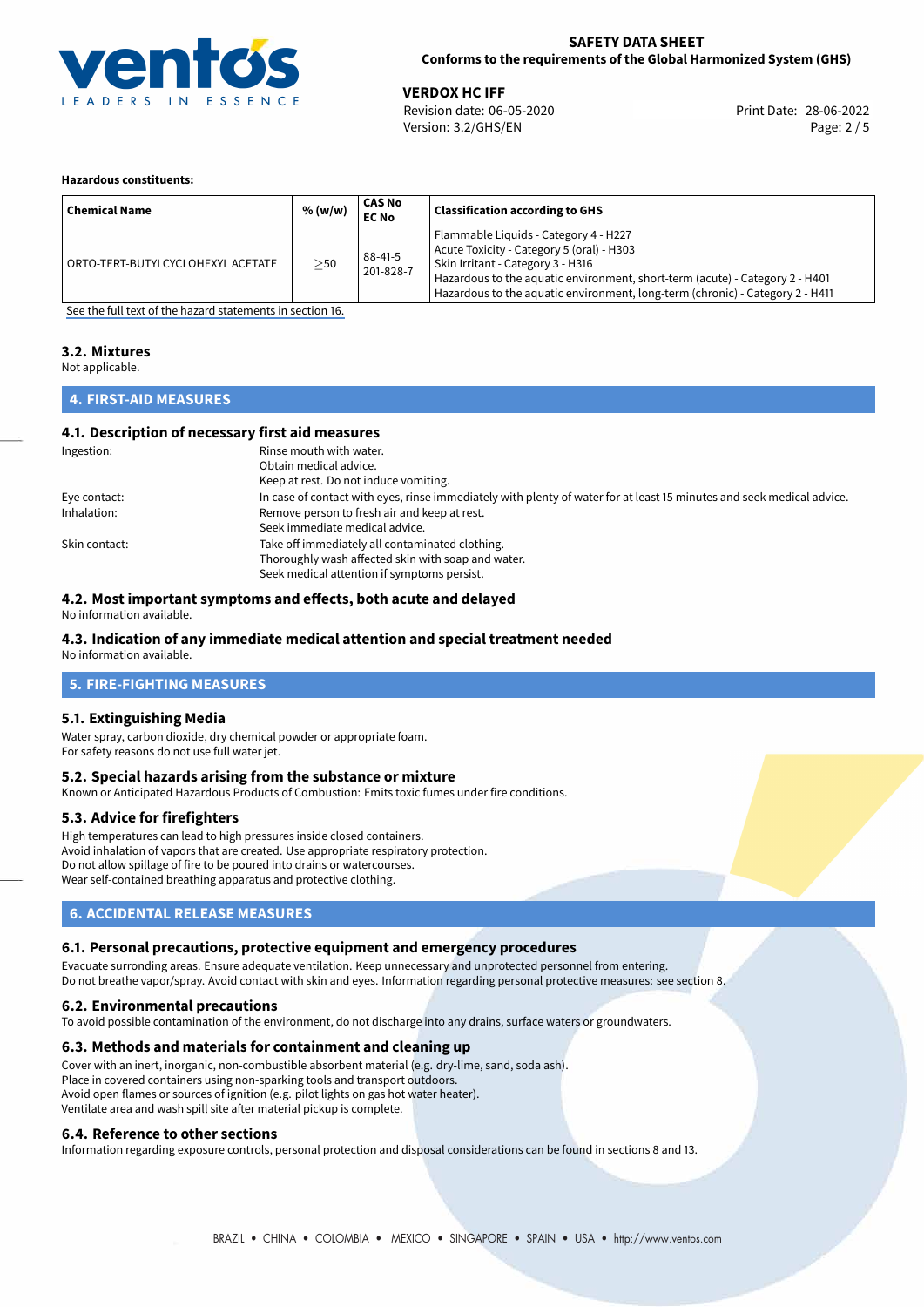

**VERDOX HC IFF**<br>
Revision date: 06-05-2020 **Print Date: 28-06-2022** Version: 3.2/GHS/EN Page: 3 / 5

# **7. HANDLING AND STORAGE**

## **7.1. Precautions for safe handling**

Do not store or handle this material near food or drinking water. Do not smoke. Avoid contact with the eyes, skin and clothing. Wear protective clothing and use glasses. Observe the rules of safety and hygiene at work. Keep in the original container or an alternative made from a compatible material.

# **7.2. Conditions for safe storage, including any incompatibilities**

Store in tightly closed and preferably full containers in a cool, dry and ventilated area, protected from light. Keep away from sources of ignition (e.g. hot surfaces, sparks, flame and static discharges). Keep away from incompatible materials (see section 10).

## **7.3. Specific end use(s)**

No information available.

## **8. EXPOSURE CONTROLS AND PERSONAL PROTECTION**

# **8.1. Control parameters**

Components with occupational exposure limits: None known.

#### **8.2. Exposure controls**

Measures should be taken to prevent materials from being splashed into the body. Provide adequate ventilation, according to the conditions of use. Use a mechanical exhaust if required.

#### **8.3. Individual protection measures, such as personal protective equipment**

| Eye/Face protection:             | Chemical safety goggles are recommended. Wash contaminated goggles before reuse.                                                            |
|----------------------------------|---------------------------------------------------------------------------------------------------------------------------------------------|
| Hand Protection:                 | Chemical-resistant gloves are recommended. Wash contaminated gloves before reuse.                                                           |
| Body protection:                 | Personal protective equipment for the body should be selected based on the task being performed and the risks<br>involved.                  |
| Respiratory Protection:          | In case of insufficient ventilation, use suitable respiratory equipment.                                                                    |
| Environmental exposure controls: | Emissions from ventilation or process equipment should be checked to ensure they comply with environmental<br>protection legislation.       |
|                                  | In some cases, filters or engineering modifications to the process equipment will be necessary to reduce emissions to<br>acceptable levels. |
|                                  |                                                                                                                                             |

# **9. PHYSICAL AND CHEMICAL PROPERTIES**

## **9.1. Information on basic physical and chemical properties**

| Appearance:                            | Liquid/solid              |  |
|----------------------------------------|---------------------------|--|
| Colour:                                | Conforms to standard      |  |
| Odour:                                 | Conforms to standard      |  |
| Odour theshold:                        | Not determined            |  |
| pH:                                    | Not determined            |  |
| Melting point/freezing point:          | ca. 27-28°C               |  |
| Boling point/boiling range $(°C)$ :    | 104.444°C (typ.anal.)     |  |
| Flash point:                           | 97 $\degree$ C            |  |
| Evaporation rate:                      | Not determined            |  |
| Flammability:                          | Not determined            |  |
| Lower flammability/Explosive limit:    | Not determined            |  |
| Upper flammability/Explosive limit:    | Not determined            |  |
| Vapour pressure:                       | Not determined            |  |
| Vapour Density:                        | Not determined            |  |
| Density:                               | Not determined            |  |
| Relative density:                      | Not determined            |  |
| Water solubility:                      | <b>INSOLUBLE IN WATER</b> |  |
| Solubility in other solvents:          | SOLUBLE IN ETHANOL        |  |
| Partition coefficient n-octanol/water: | Not determined            |  |
| Auto-ignition temperature:             | Not determined            |  |
| Decomposition temperature:             | Not determined            |  |
| Viscosity, dynamic:                    | Not determined            |  |
| Viscosity, kinematic:                  | Not determined            |  |
| Explosive properties:                  | Not determined            |  |
| Oxidising properties:                  | Not determined            |  |
|                                        |                           |  |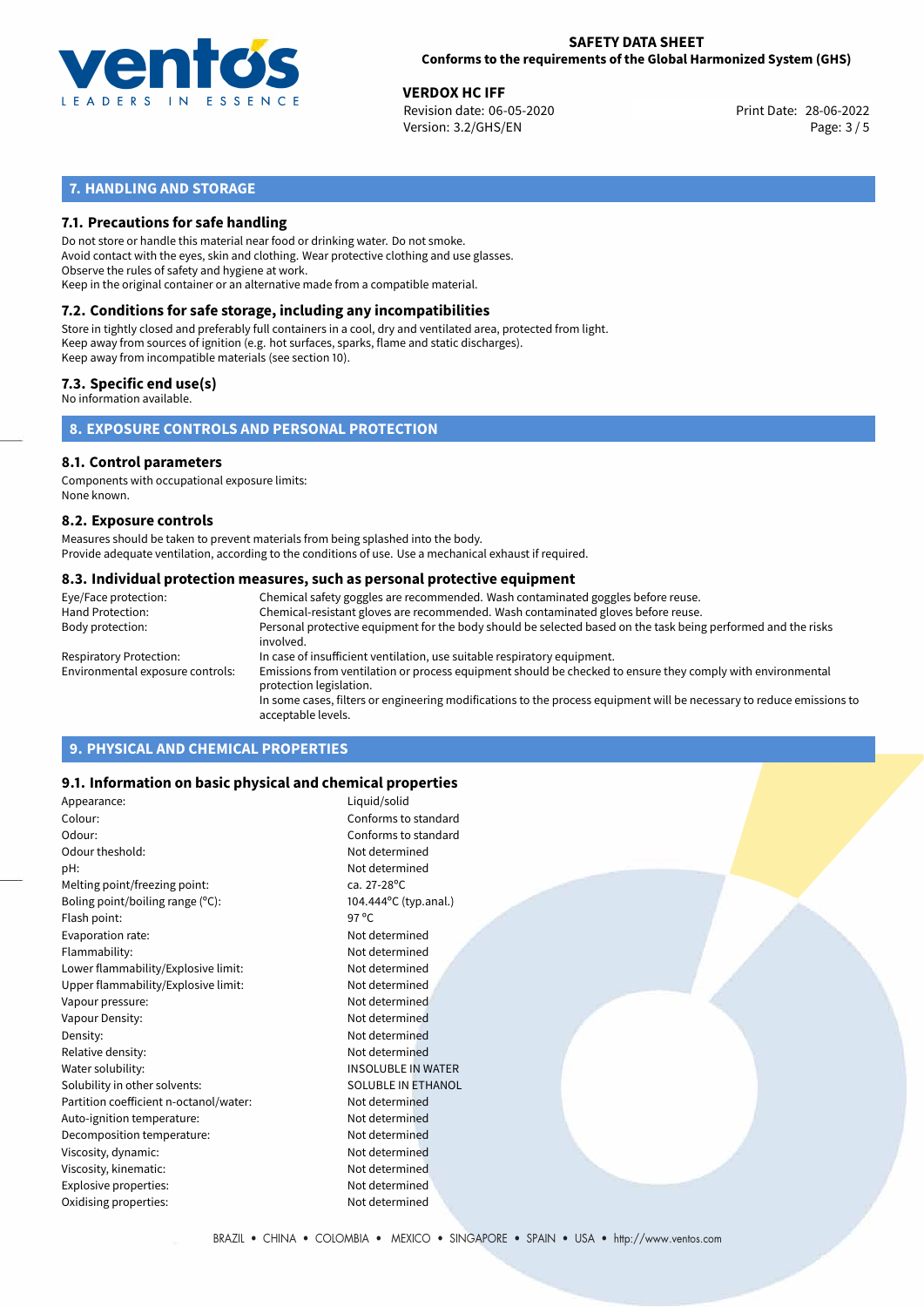

**VERDOX HC IFF**<br>
Revision date: 06-05-2020 **Print Date: 28-06-2022** Version: 3.2/GHS/EN Page: 4 / 5

# **10. STABILITY AND REACTIVITY**

### **10.1. Reactivity**

No hazardous reactions if stored and handled as prescribed/indicated.

#### **10.2. Chemical stability**

The product is stable if stored and handled as prescribed/indicated.

#### **10.3. Possibility of hazardous reactions**

No hazardous reactions if stored and handled as prescribed/indicated.

#### **10.4. Conditions to Avoid**

Conditions to Avoid: Excessive heat, flame or other ignition sources.

#### **10.5. Incompatible materials**

Avoid contact with strong acids and bases and oxidizing agents.

#### **10.6. Hazardous decomposition products**

During combustion may form carbon monoxide and unidentified organic compounds.

## **11. TOXICOLOGICAL INFORMATION**

| <b>Acute toxicity</b>                    | May be harmful if swallowed.                                              |
|------------------------------------------|---------------------------------------------------------------------------|
| <b>Skin corrosion/irritation</b>         | Causes mild skin irritation.                                              |
| Serious eye damage/irritation            | Based on the data available, the criteria for classification are not met. |
| <b>Respiratory or skin sensitisation</b> | Based on the data available, the criteria for classification are not met. |
| <b>Germ cell mutagenicity</b>            | Based on the data available, the criteria for classification are not met. |
| Carcinogenicity                          | Based on the data available, the criteria for classification are not met. |
| <b>Reproductive toxicity</b>             | Based on the data available, the criteria for classification are not met. |
| <b>STOT-single exposure</b>              | Based on the data available, the criteria for classification are not met. |
| <b>STOT-repeated exposure</b>            | Based on the data available, the criteria for classification are not met. |
| <b>Aspiration hazard</b>                 | Based on the data available, the criteria for classification are not met. |

## **12. ECOLOGICAL INFORMATION**

#### **12.1. Toxicity**

**Assessment:** Toxic to aquatic life with long lasting effects. **Experimental/calculated data:** No information available.

## **12.2. Degradability**

No information available.

#### **12.3. Bioaccumulative potential** No information available.

**12.4. Soil mobility** No information available.

### **12.5. Other adverse effects**

See also sections 6, 7, 13 and 15 Do not allow to get into waste water or waterways.

# **13. DISPOSAL CONSIDERATIONS**

#### **13.1. Waste treatment methods**

Dispose of in accordance with national and local environmental regulations.